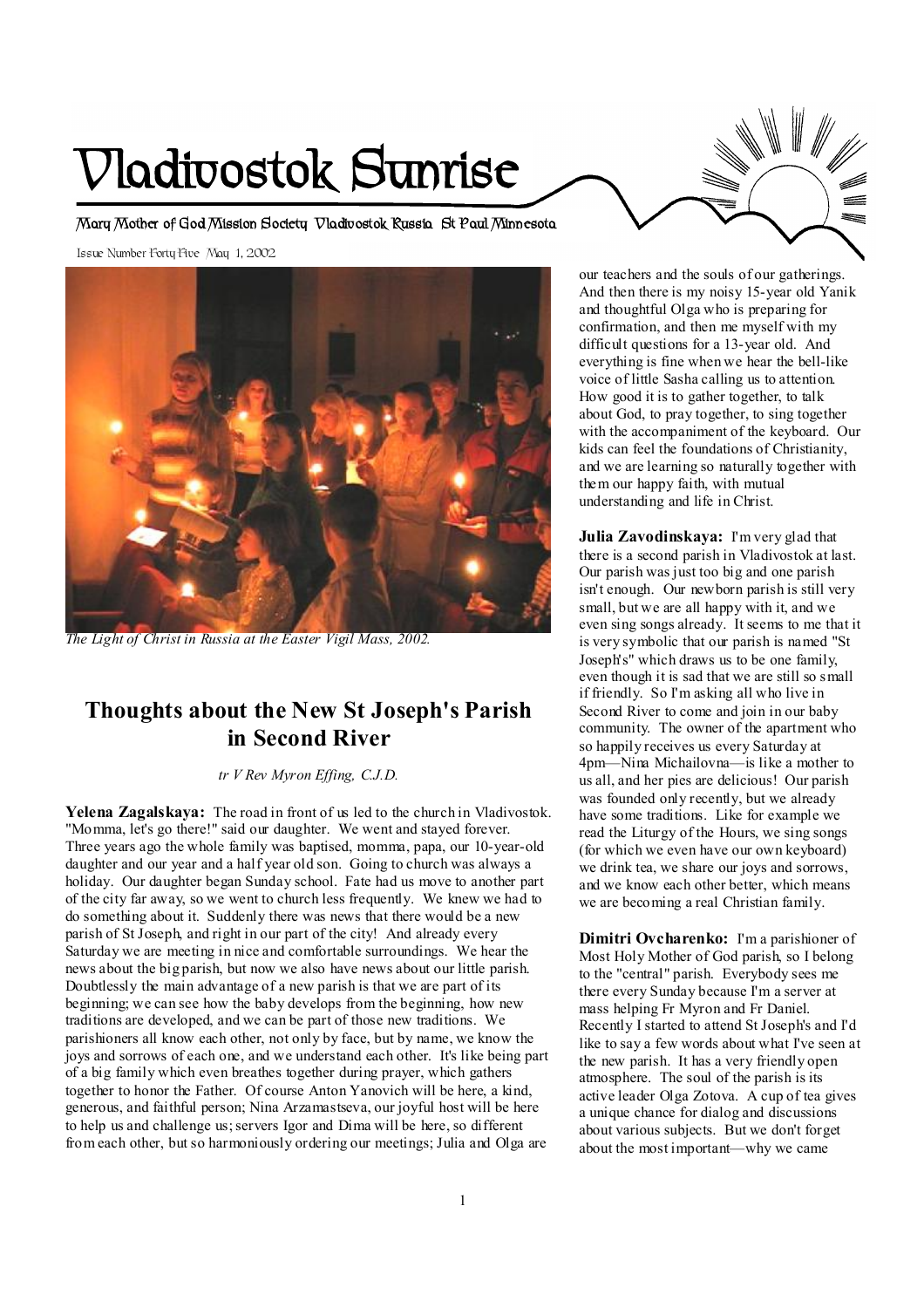

*Some St Joseph's parishioners at a parish meeting.*

together—to talk to God. We pray the Liturgy of the Hours and the rosary. Olga and Julia teach Sunday school for the kids. We are thinking to begin doing the Liturgy of the Word, and we are thinking about beginning classes for adults. Everybody tries to take lively part in the development of the parish. I've sometimes been amazed about the low attendance at Sunday Mass at the big parish because it is so far away for many parishioners, but by attending the parish in Second River I've seen a new aspect of the need to be with God: We want to "get", but don't want to "give" in return. In Second River I've seen how we need to use and multiply our talents and use them for the good of the church and for God.

**Olga Zotova:** It is always difficult to start something new, especially if it is something completely new for you. When Fr Myron started to talk about the need to start a new parish, it was difficult for me to grasp what it would look like and how to start it in general. I remember well the day when, after Sunday Mass, Fr Myron for the first time gathered all those living in Second River. We all looked vacantly at each other and couldn't even gather our thoughts to ask a question. But after our first independent meeting of future parishioners of StJoseph I was amazed to discover that all those who were to be part of the new foundation were such remarkably friendly and communicative people. It seems to me we immediately understood each other, and our first shock and discomfort immediately left us. Gradually the relationships between parishioners became easier and warmer. At our second meeting we started to pray together, we started working with the children, and soon a small organ appeared.

We can't overestimate the contribution to the founding of our parish of Nina Michailovna Arzamastseva, because without her we wouldn't have a place to meet and to pray. The value of our small parish is now obvious to me: All the parishioners live near one another, we have many common interests, and common problems that we can solve. We feel it if someone doesn't come to our meeting because we really feel like one big family. A line from the Bible comes to mind: "If God doesn't build the house, those who build it build in vain." All that we have today is thanks to God's help. Without God we would have accomplished nothing.

All the same, we'd like to say a word of thanks, first to Fr Myron for his original missionary initiative, to Fr Daniel that we have music to sing and to play, to Yuri Byelozorov for ideas and good advice, and for all those who remember us in prayer, especially our sister parish in Modesto, California. The only parish in Vladivostok until now has the name "Most Holy Mother of God". St Joseph was the spouse of the Virgin Mary, and her unflinchable friend and helper, chosen by God to be concerned about the Savior of the world and His mother. Today we are hoping for the patronage of St Joseph, his help and support for our new parish, which becomes the second, but hopefully not the last, of the new Catholic parishes in our city.

## **How to Communicate with Us**

## **Office in Russia:**

**Phone:** (011-7)-4232-26-96-14 **FAX:** (011-7)-4232-26-96-16 **E-mail:** [myron@catholic.vladivostok.ru](mailto:myron@catholic.vladivostok.ru) [daniel@catholic.vladivostok.ru](mailto:daniel@catholic.vladivostok.ru) [CARITAS@mail.primorye.ru](mailto:CARITAS@mail.primorye.ru) **Internet:** Russian language: <http://www.catholic.vladivostok.ru>

Please do **not** send any **donations** of any kind directly to Russia. For donation information, see below.

**Letters** without donations can be sent to: Most Holy Mother of God Catholic Parish Volodarskovo 22 690001 Vladivostok RUSSIA

#### **Office in America:**

**Phone and FAX:** (651)227-0208 and (651)690-5139 **E-mail:** [usoffice@vladmission.org](mailto:usoffice@vladmission.org) **Internet:** English language: <http://www.vladmission.org>

**Donations** of money and **letters** should be sent to: Mary Mother of God Mission Society 1854 Jefferson Ave St Paul MN 55105-1662

Or you can donate from your credit card through our web site. Your donations are tax-deductible. You will receive any required receipt for IRS tax purposes by return mail.

**Donations** in kind. If you have items that you think we can use, please contact Mrs Sandra Sonnen at the Mission Office in St Paul giving a complete list of items.

**Vladivostok Sunrise** Edited and Produced in Russia by V Rev Myron Effing, C.J.D. Printed by the Sisters of St Peter Claver, St Paul, Minnesota. Assembled for mailing by Nativity Parish, St Paul, Minnesota. Mailed by Mary Mother of God Mission Society, St Paul, Minnesota. Authors are noted if other than the editor. A full color version of the *Sunrise* is available at <http://www.vladmission.org>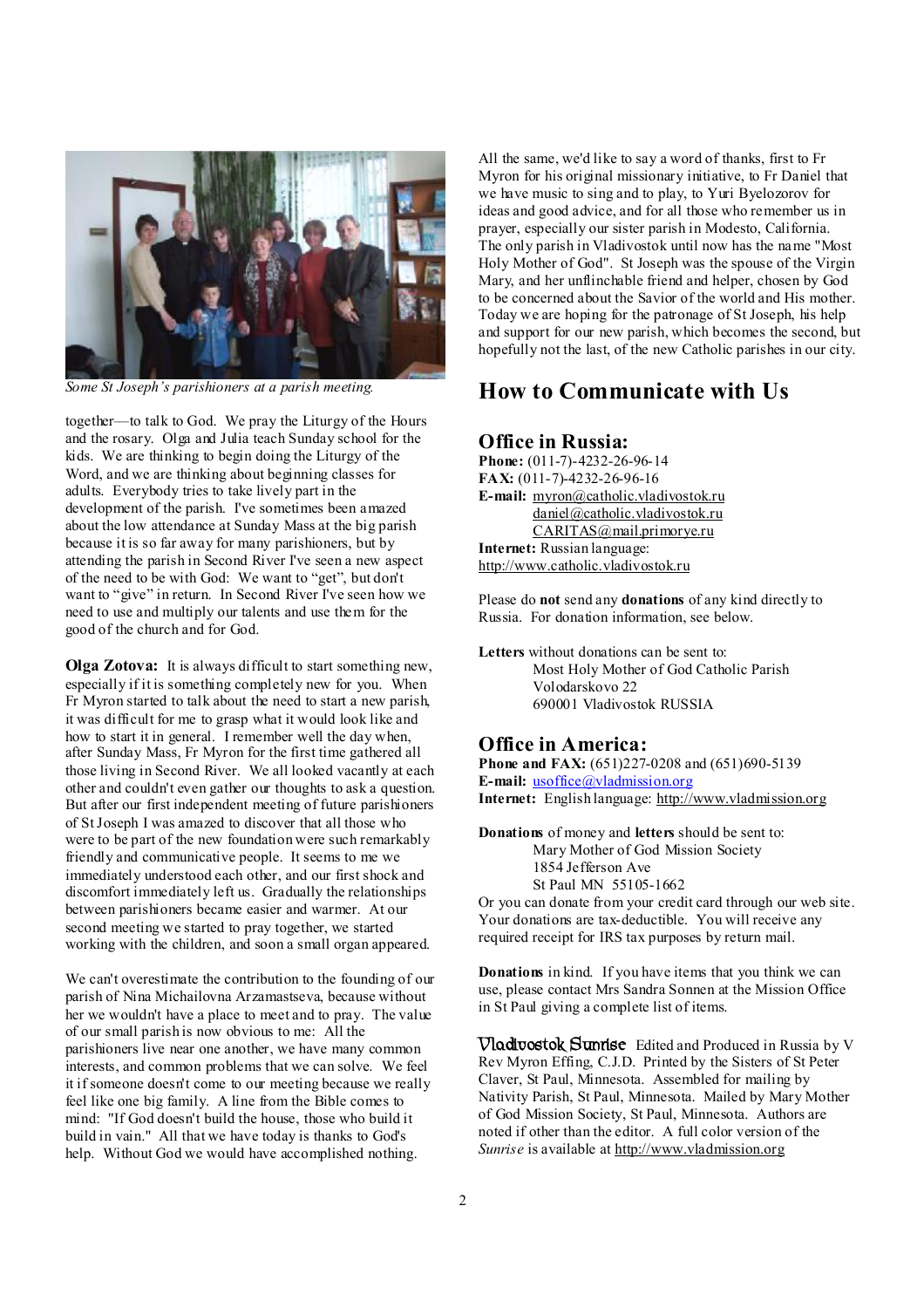## **News Notes**

## *by V Rev Myron Effing, C.J.D.*

• The best children's choir I ever heard in my life left me in disbelief recently when I visited the School for the Blind in Artyom. Artyom is in the boundary of the new StJoseph's Parish in Second River. Our British parishioner Dimitri Ilich has a special place in his heart for blind children, and so we went to the concert together. I was happy to speak to the children for a few minutes about our famous blind American musician Ray Charles, and encouraged the children to continue to develop their talents. There is an urgent need to reach the deaf and blind with the Gospel. Handicapped people in general in Russia have a very difficult life with little of the respect and help that American handicapped people are accustomed to.



*The wonderful Children's Choir in Artyom.* 

• Recently our local Orthodox bishop, Bishop Benjamin, was invited to Bari, Italy, to see the relics of St Nicholas (St Nicholas is one of the patron saints of Russia), and when he returned to Vladivostok the topic of his morning radio show was how wonderful the Catholics of Italy were to him. My parishioners excitedly called me to tell me about the bishop's remarks, because they were positive remarks made by an Orthodox bishop about Catholics. I am of the opinion that 1000 years of the division of Christianity is enough, and we can hope that in the year 2033, which will probably be a holy year, the division of the Church will have been healed. We pray for the reconciliation of our churches every day. Hatred should have no place in Christianity.

• On March 21 Bishop Jerzy Mazur celebrated the Chrism Mass in Vladivostok with most of the priests of the Russian Far East. The bishop also confirmed 22 adults from our various parishes. In order to reach us in time for the ceremonies, Bishop Mazur had to fly from Irkutsk to Moscow (6 hour flight) and then Moscow to Vladivostok (9 hour flight)! When there is a direct flight from Vladivostok to Irkutsk, it usually is a four hour flight. Those numbers don't add up because there is usually a large tailwind on the eastward flights, and a headwind on western flights.



*Bishop Mazur confirming a Vladivostok parishioner, with Fr Joseph McCabe from Khabarovsk and Fr Myron.* 

#### *Oils prepared to be blessed.*





*It was a very big group of people to be confirmed.*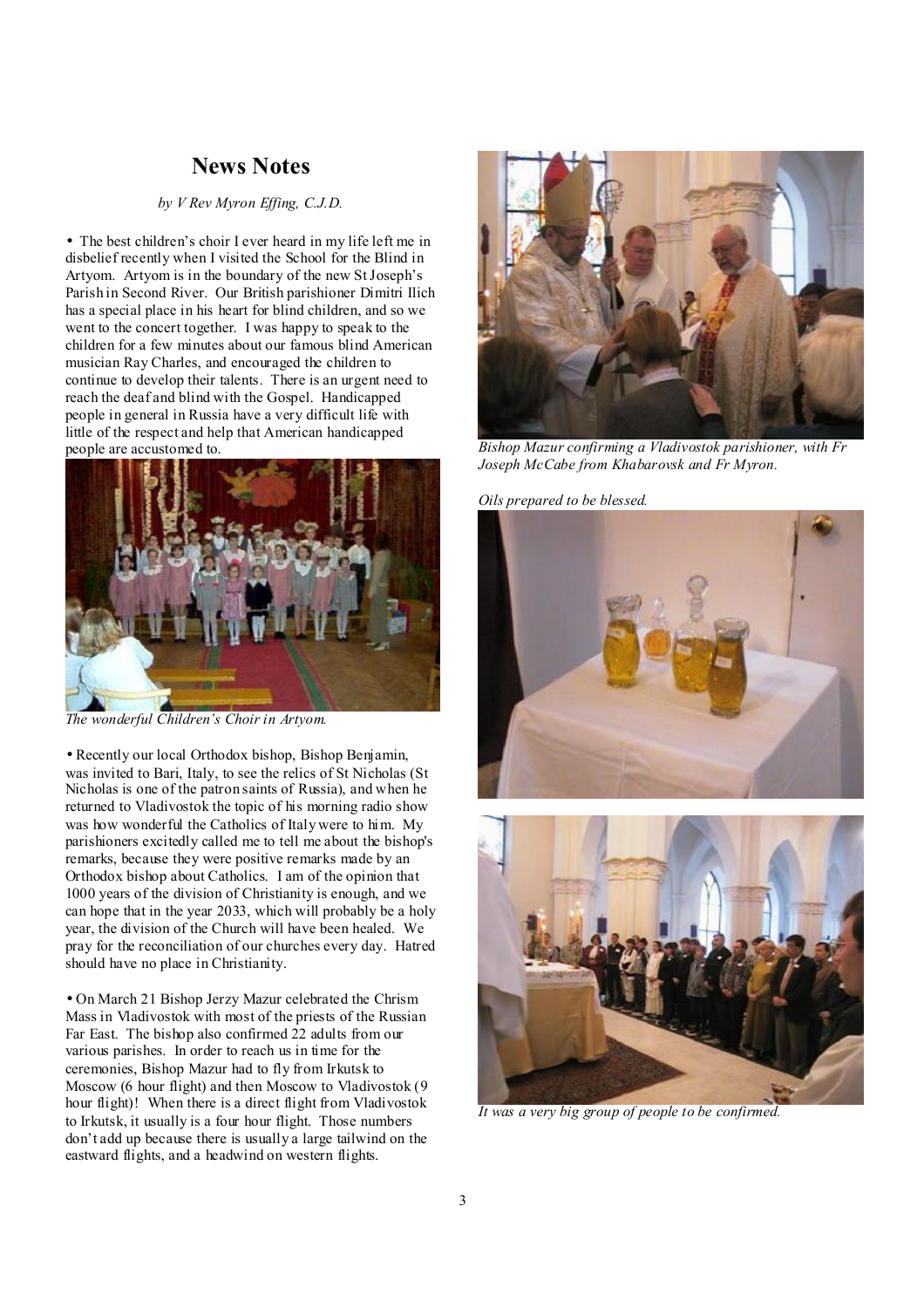

*The priests from the Russian Far East renew their priestly promises before Bishop Mazur: Fr Thomash from Blagoveschensk, Fr Dominic from Ussurisk, Fr Martin from Petropavlovsk Kamchatsky, Fr Vishnevsky from Sakhalin, Fr McCabe from Khabarovsk, Fr Syek from Blagoveschensk, Fr Igor from Aldan, our Fr Daniel and Fr Myron.* 

*Tea After Mass in Honor of the Newly Confirmed.* 



• On Easter I baptized 12 people and received 10 into the Church in Vladivostok. The parishes in Nakhodka and Arsenyev also added members during the Easter Season.

**Remember "Mary Mother of God Mission Society" in your will.** 



*Bishop Mazur also blessed some of the new stained-glass windows, shown here blessing the Nativity window.* 

• March 25 was a bit of a record day for our music program. For the first time our Epiphany Organ was working at 100% of its abilities. Ever since we received the used organ there were some problems with some registers, some buttons, and some circuits. The Rodgers Company really did great work helping us via the internet free of charge, but some things just can't be fixed at a distance. Various people have tried to solve the problems, but a complete organ wasn't realized until two great electronics experts from the Vladivostok Radio Factory tackled the problems. One by one they solved them all! So the Easter concerts promise to be the best of all, thanks to them.



*Father Dan with electronics experts Michael Ivanovich and Vladimir Pavlovich after the last session to fix problems with the Epiphany Organ.*

• On April 6 we celebrated Arsenyev's parish feastday of the Annunciation, and, as Dean of the Vladivostok Deanery, I installed Fr Christian Labanovsky, OSF as the new pastor. On April 21 I installed him as pastor of Nativity of our Lord Parish in Ussurisk. Meanwhile the Sisters of St Paul from Seoul, Korea, have purchased an apartment in Ussurisk and will be moving there on May 1. I told the parishes that I was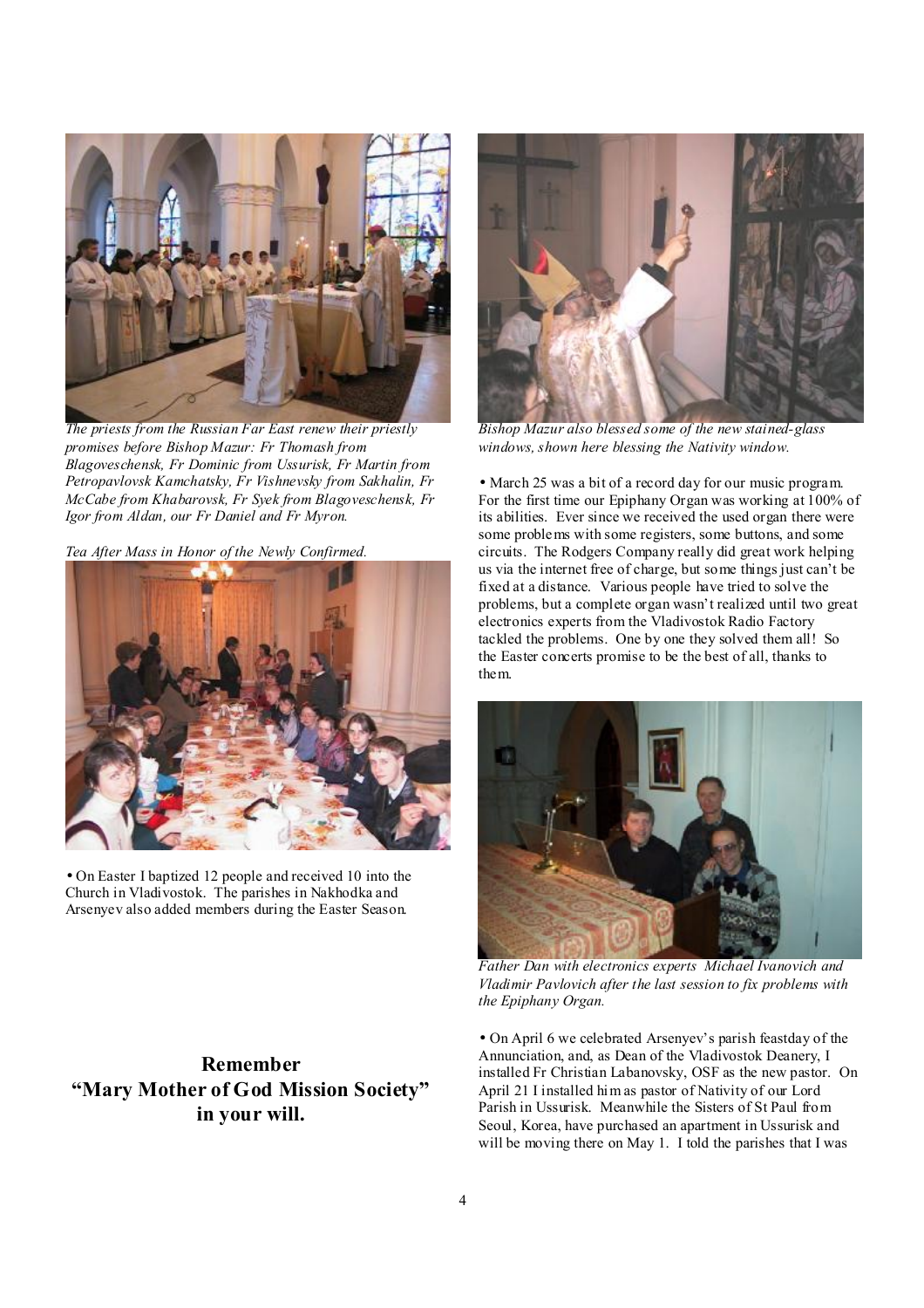giving away my daughters like a father at a wedding, but was gaining a new son, and that I was looking forward to spiritual grandchildren! It is wonderful to have a second group of religious in our Territory of Primorye. Welcome, Franciscans!



*Installation of Fr Christian Labanovsky as pastor in Arsenyev.* 

*The whole parish gathered for a photo for the "goodbye" to Fr Myron.* 





*"Grandfather" Fr Myron at his last Arsenyev mass as pastor.* 



*Fr Christian's first act as pastor of Arsenyev, the baptism of newborn Vyacheslav Kolomeitsev in Lyubyanka at home.* 

• In early April we were surprised by a visit from our old friend, Orthodox priest Father Valetine. He now works near Moscow, and he invited us to visit if we happen to be in Moscow.

• I've been busy with preparing speeches and talks for the universities in Vladivostok and in Nakhodka. The university people are excited to get to know an educated priest who is a scientist—they were told by the Communists that only ignorant, uneducated people believe in God.

At the Marine University here in Vladivostok my topic was "Early Warning Signs of Alcoholism". Hopefully that will be helpful to the university teachers. My topic in Nakhodka was "Religion and the State", which was for a congress of professors and students, and it sparked a lot of discussion. Of course it is fun for me, and I'm so glad that I now speak Russian well enough to give lectures in the universities (with an American accent and many mistakes, of course). I've been a teacher my whole life, so these activities are refreshing for me compared to routine parish administration!

• On April 22 we bought a five-room apartment in Second River to serve as the base for the new StJoseph's Parish. St Joseph's parishes in Modesto, California, and in Columbia, South Carolina, are offering to help with the purchase. We will also need to do some repairs, take down some walls, and add a new entrance. We will also need a refrigerator, tea urn, altar, tabernacle, seating, and religious decorations. The apartment should serve the parish for some time until it will be necessary to build a self-standing church building. See the article on page one for more details. Anybody like to make a contribution in honor of St Joseph?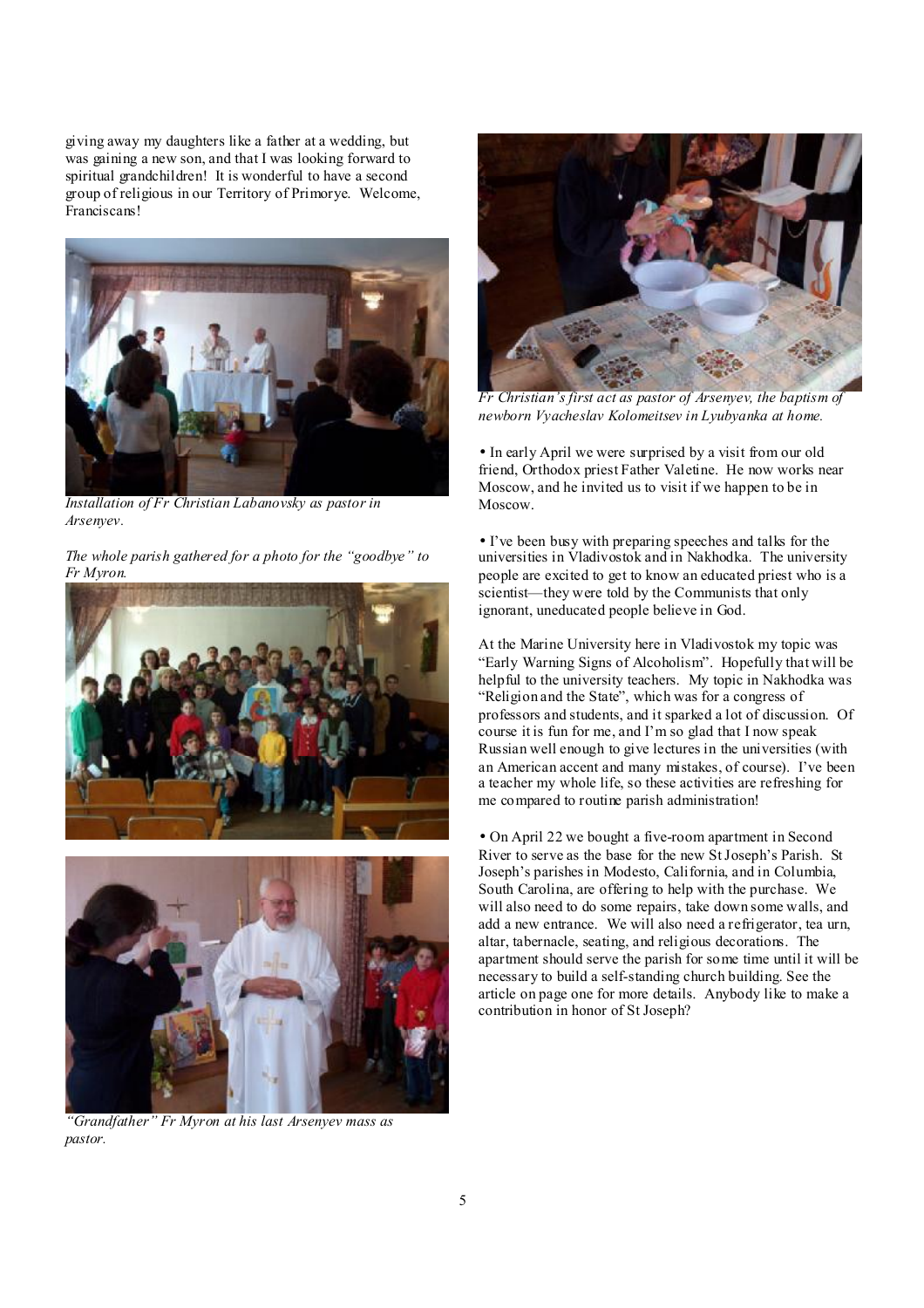## **The Catholic Concert Choir of Vladivostok**

Rev Daniel L. Maurer, C.J.D.

 Relying on God's guidance we announce the beginning of a new project in the development of sacred music in the Russian Far East, the founding of the Catholic Concert Choir of Vladivostok.

 In 1992 at the beginning of the rebirth of the Catholic parish of the Most Holy Mother of God, one of the greatest pastoral needs was to give people access to the Sacred Liturgy which had been denied to them for so long. The Catholic Church in Russia was completely destroyed by the Communist repression of religion. The Russian Orthodox Church, too, suffered the worst persecution in its history. By the end of 71 years of persecution very few people knew anything at all about Christianity, except that it was dangerous to have anything to do with it.

 The Second Vatican Council reminded us that the Eucharistic Liturgy is the "source and summit" of our Christian life. When Fr Myron and Fr Daniel, members of the liturgical religious order of Canons Regular of Jesus the Lord, came to Vladivostok in February 1992, they saw that the greatest need was to help people to celebrate the Eucharist and to experience its beauty. The development of sacred liturgical music has been a major part of this recovery process since the beginning of our work in Russia.

 Providentially, as *Vladivostok Sunrise* readers know, in 1995 the Catholic Parish of the Epiphany of Our Lord in Coon Rapids, Minnesota gave the parish in Vladivostok a used electric organ. It is a powerful instrument with 39 stops and a beautiful pipe organ-like sound. It has been an incomparable gift to the parish and to the entire city. It is used every week for Sunday and feast day Masses, and it has allowed us to develop perhaps the only regular organ concert series of sacred music in all of Russia. We now have at least 12 organ concerts a year. Not wanting our church to become just another concert hall in the city, our concerts consist only of sacred and classical organ music and other sacred music. The closest concert organ to ours is 2600 miles away.

 For the first year of our concert program (1996) all concerts were open to the public free of charge. But because the demand for admission was so great, we had to start selling tickets as the only way to LIMIT the number of concert goers! Because our church has only 200 seats suitable for paid admission we also increased the number of performances of each concert. Our concerts have become the most popular concerts in the city. The price of admission in rubles is equivalent to \$3.30, which is slightly more expensive than the average ticket for classical music events in our area.

 Since a whole concert of only organ music can be too heavy for some people to listen to our concerts always include guest soloists of other musical instruments and guest vocalists, among whom are the best performing artists in the Russian Far East. The money realized through ticketsales allows us to offer a stipend to them and also to make a modest, tax free profit for the restoration of our pre-Revolutionary church building. All tickets are always sold out well before the date of the performance. In addition we give some free tickets to people who cannot afford the price of admission, including special group tickets to orphans and other children living in institutions and chronic care hospitals.

 Since our concert series began it has become our tradition to include in the program of four Christmas concerts and four Easter concerts not only soloists but also one or more choirs in order to lend a fuller, more celebrative sound to these festal seasons. Vladivostok, however, does not have a tradition of high quality choral music, and has no tradition whatsoever of SACRED choral music. The performances of these secular choirs at our concerts in the past have been disappointing. Yet our parish choir, made up of members of the parish, most of whom do not read music, are not able to learn difficult music quickly enough to keep to a concert schedule.

With over five years of concert experience but without an adequate choir in the city, the time seems right to form our own Catholic concert choir. The choir will be made up of 26 members and one director. To become a member a person must have some university-level training in choral music. The choir director, Miss Svetlana Naumova, who is a parishioner and also the director of the parish choir, is a graduate student in the faculty of choral music at the Vladivostok Academy of Fine Arts.

 The yearly schedule of the choir is divided into two parts by the feasts of Christmas and Easter. The main musical piece the choir will prepare is the "Christmas Oratorio" by Camille Saint-Saens, performed in Latin. The choir will also rehearse a number of traditional Christmas carols in Russian and in other languages. After Christmas the choir will again meet regularly to prepare the four Easter concerts, the program for which will include the appropriate parts of G. F. Handel's "Messiah", including the "Alleluia Chorus".

 We look for benefactors to support the new choir only from among people who are not already donors to our mission projects. We do not want to divert the attention of our present benefactors from the good works that they are already supporting, so we hope to invite new benefactors to become involved in sponsoring the revival of sacred music in Russia. If you are an active benefactor of any of our specific projects or of our Russian mission in general, please do not divert your contribution to the new choir. But if you know someone who has never given to our mission work and who is interested in supporting good sacred music, perhaps you could invite them to become a founding sponsor of this new project.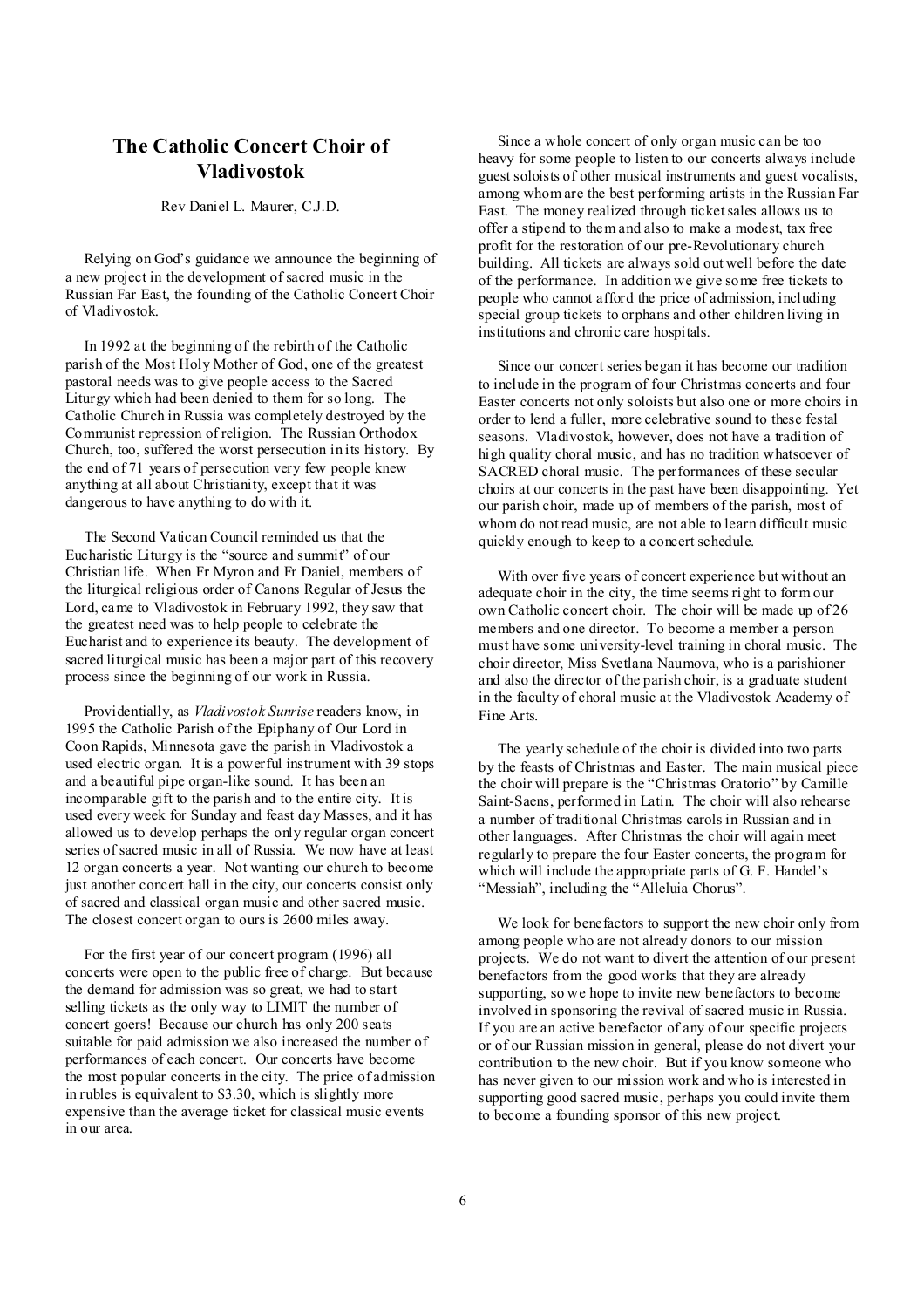A financial gift for the support of the Catholic Concert Choir of Vladivostok has the potential to make a great spiritual impact on the Christian awareness of an entire large city of one million people. Ten years ago fewer than 4% of the population of the region was baptized. Evangelization of the atheistic Soviet people has been very slow because of the thoroughness of Communist propaganda against religion and because of the destruction of family life and the cynicism of unfulfilled dreams of heaven on earth. We have found that the most successful way to get non-religious or nonpracticing Russians to visit our church is through the beauty of sacred music performed at our concerts. We do not use the concerts as a manipulative way to preach to the unsuspecting, but we do use them as a way to share with others the incomparable beauty of the Catholic sacred musical tradition, and occasionally to teach them something of the biblical tradition connected with the major feasts. Since beauty and music are very important to the Russian soul our concerts have a very positive influence on what and how the citizens of Vladivostok think about the Lord and His Church.

We hope to find Russian benefactors who can take over the ongoing support of the choir. This may take some time, but with the recent progress made in the Russian economy, it is at least thinkable that Russian people may have some day the wherewithal to become civic-minded supporters of cultural and religious programs. For now their tradition of Communist totalitarian government works against this, since no Russians have ever been taught to take financial responsibility for anything outside their own family. Everything was always provided by the State.

 Please pray for the success of the foundation and growth of the Catholic Concert Choir of Vladivostok.

#### **Our Benefactors…**

**Janet Clark** from Seattle WA continues her regular flights to Russia to bring help to Russian children. On a recent trip she brought many knitted items meant for Russian street children and residents at orphanages. Her personal involvement in helping the poor is a real inspiration.



*and Lilia Timofeevna of our parish's CARITAS program.* 

#### **Our Benefactors…**

It was a pleasure to be invited to Florida to speak to a group of potential benefactors. The visit was organized by our friend in Florida **Howard Bruns** who planned a motorcycle trip across Russia. (He didn't make it the whole way—yet!) His friend Nita Beach helped with the organizational questions, and we were all invited to the home of Mr and Mrs Chris Searcy of North Palm Beach. If my memory serves me right, there were about 70 people in attendance for cocktails, a wonderful meal, and a talk. Thank you, folks, for a wonderful evening.



*Our hosts for the evening, Priscilla and Chris Searcy of North Palm Beach.* 

*Howard Bruns of Singer Island and Nita Beach of Juno Beach, Florida, planned our events and hosted my stay in Florida.* 



*Continued from Page 8…* 

We were offered speaking engagements in 6 parishes after parishioners requested our visit from their pastor. Please consider this lay missionary work for us. I can send an introductory letter and a packet to you or to your pastor.

God love you all, --Sandra Sonnen Mission Desk 651-227-0208 c-651-690-5139 E-mail: [USOffice@vladmission.org](mailto:USOffice@vladmission.org)